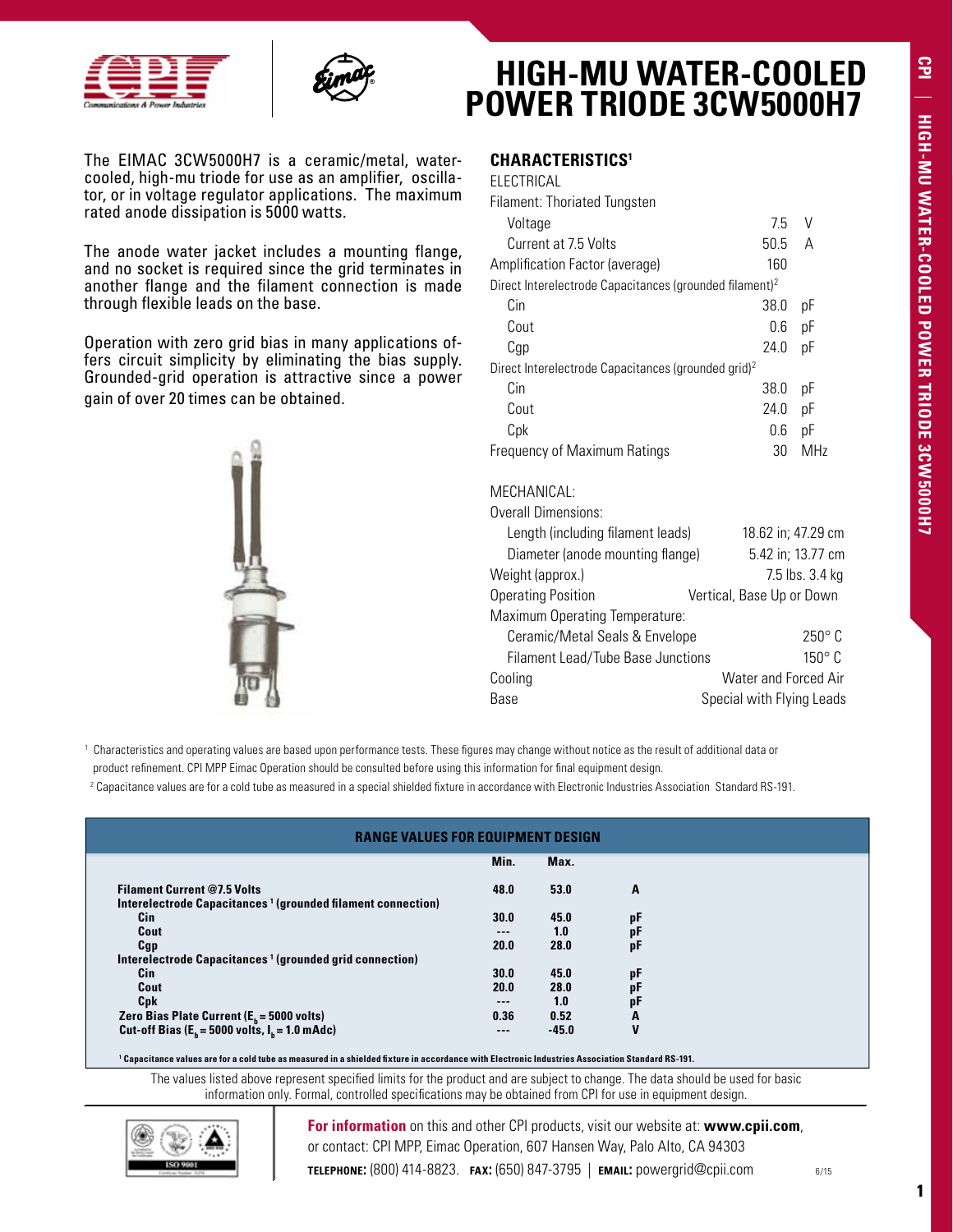



## **RADIO FREQUENCY LINEAR AMPLIFIER CATHODE DRIVEN** Class AB<sub>2</sub>

#### **ABSOLUTE MAXIMUM RATINGS:**

<sup>1</sup> Bias voltage may be required.  $\frac{2}{3}$  Approximate value.

## **RADIO FREQUENCY LINEAR AMPLIFIER CATHODE DRIVEN** Class AB<sub>2</sub>

#### **ABSOLUTE MAXIMUM RATINGS:**

 $1$  Bias voltage may be required.  $2$ <sup>2</sup> Approximate value.

## **RADIO FREQUENCY POWER AMPLIFIER**

Class C Telegraphy or FM, Cathode Driven, (Key-Down Conditions)

#### **ABSOLUTE MAXIMUM RATINGS:**

<sup>1</sup> Approximate value.  $2^2$  Output circuit and filter loss of 10% assumed.

#### **AUDIO FREQUENCY POWER AMPLIFIER OR MODULATOR**

Class AB $_{\rm_2}$  , Grid Driven (Sinusoidal Wave)

#### **ABSOLUTE MAXIMUM RATINGS** (Per tube)**:**

| 1. A construction of the contract of $\mathbb{R}$ D is a Matter construction of $\mathbb{R}$ |  |
|----------------------------------------------------------------------------------------------|--|

<sup>1</sup> Approximate value. <sup>3</sup> Bias Voltage may be required.

2 Per Tube

#### **VOLTAGE REGULATOR SERVICE**

#### **ABSOLUTE MAXIMUM RATINGS:**

|                                                                        | Adc |
|------------------------------------------------------------------------|-----|
| PULSED PLATE CURRENT  10.0                                             | a a |
| ANODE DISSIPATION (See note) 5000<br>GRID DISSIPATION (See note) 225 W | W   |

## **HIGH-MU WATER-COOLED POWER TRIODE 3CW5000H7**

### **TYPICAL OPERATION (frequencies to 30 MHz: Class AB2 , Peak Envelope or Modulation, Crest Conditions**

|                                            | 4800 | 4900 | kVdc |
|--------------------------------------------|------|------|------|
| ZERO-SIGNAL ANODE CURRENT' 0.35            | 0.35 | በ 36 | Adc  |
| SINGLE-TONE ANODE CURRENT 1.68             | 2.00 | 2 25 | Adc  |
| SINGLE-TONE GRID CURRENT <sup>2</sup> 0.46 | 0 60 | 065  | Adc  |
|                                            | 410  | 535  | W    |
|                                            | 2775 | 2775 | W    |
| SINGLE-TONE ANODE OUTPUT POWER 6000        | 7266 | 8250 | W    |
| RESONANT LOAD IMPEDANCE 1720               | 1425 | 1308 | Ω    |
|                                            | 463  | 49.2 |      |

## **TYPICAL OPERATION ( Frequencies to 30 MHz) Class AB2 , Grid Driven, Carrier Conditions**

|  | 4900  | Vdc          |
|--|-------|--------------|
|  | በ 36  | Adc          |
|  | 1 2 3 | Adc          |
|  | በ 17  | Adc          |
|  | 125   | V            |
|  | 21 2  | W            |
|  | 3840  | W            |
|  | 2200  | W            |
|  | 1100  | $\Omega$     |
|  | 2200  | $\mathsf{V}$ |
|  |       |              |

#### **TYPICAL OPERATION ( Frequencies to 30 MHz)**

| 4900 | kVdc |
|------|------|
| -50  | Vdc  |
| 216  | Adc  |
| 0 61 | Adc  |
| 300  | V    |
| 691  | W    |
| 2315 | W    |
| 7500 | W    |
|      |      |

#### **TYPICAL OPERATION** (Two Tubes)

NOTE: The equipment designer or user must assure that rated dissipation values are not exceeded. In continuous operation (Class A) element dissipation is simply the product of voltage and current at the operating conditions. In pulsed operation the element dissipation is basically the product of voltage, current and duty factor, though pulse shape and circuit conditions may effect actual dissipation values.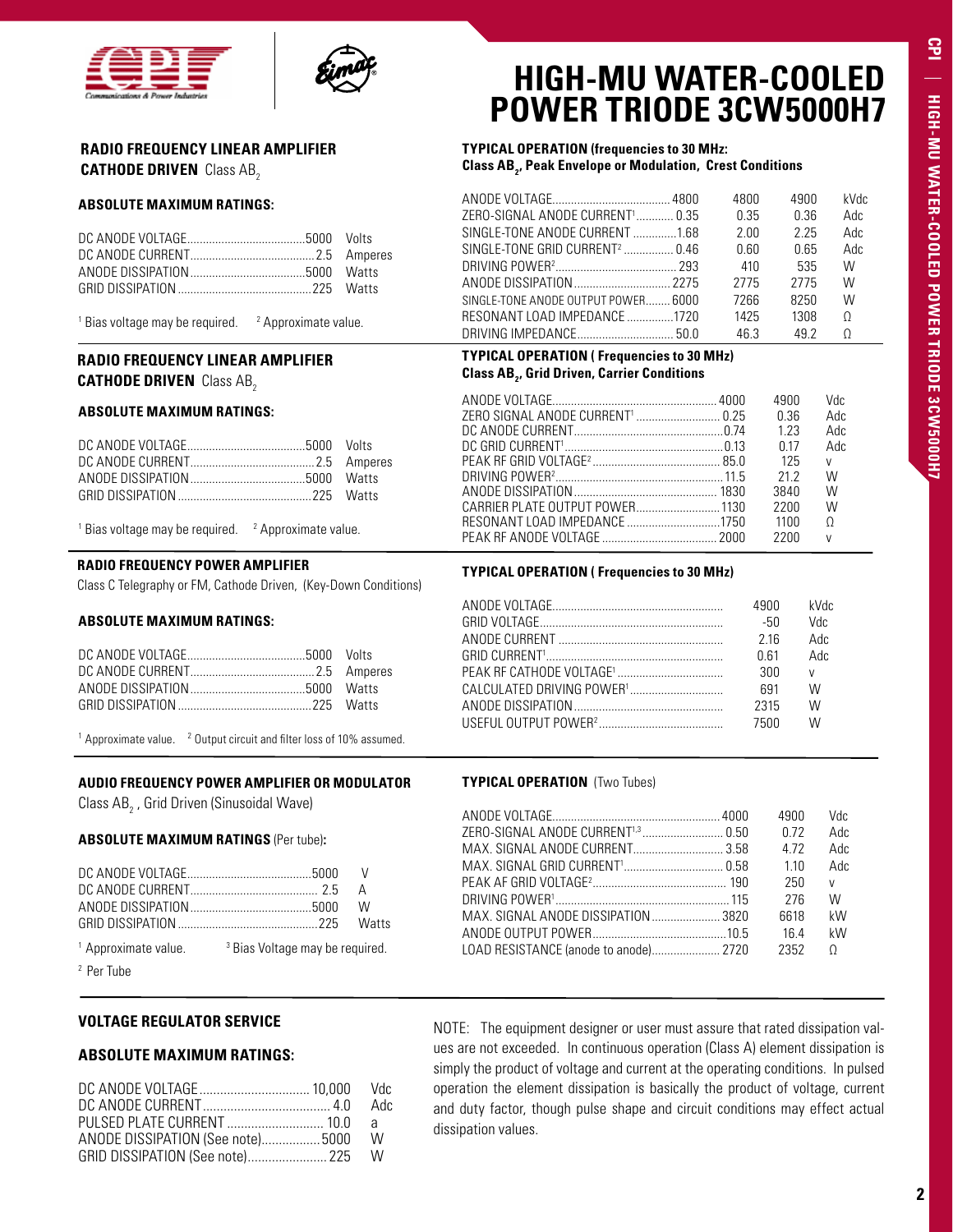



NOTE: TYPICAL OPERATION data are obtained from direct measurement or by calculation from published characteristic curves. Adjustment of the rf grid voltage to obtain the specified anode current at the specified bias and anode voltages is assumed. If this procedure is followed, there will be little variation in output power when the tube is changed, even though there may be some variation in grid current. The grid current which results when the desired anode current is obtained is incidental and varies from tube to tube. These current variations cause no difficulty so long as the circuit maintains the correct voltage in the presence of the variations in current. If grid bias is obtained principally by means of a grid resistor, the resistor must be adjustable to obtain the required bias voltage when the correct rf grid voltage is applied.

### **APPLICATION**

### MECHANICAL

HANDLING – This product contains a thoriated-tungsten filament and should be protected from shock and vibration. It is recommended that the tube be removed from equipment that is being shipped, to prevent damage that may occur in transit. The tube should be placed on a soft mat when it is out of the carton and the tube must be handled carefully to avoid any sharp blows which may cause broken filaments. Ceramic surfaces should be kept clean at all times therefore one should avoid touching ceramic parts when handling tubes and if necessary they may be cleaned with alcohol.

MOUNTING – The tube must be operated vertically, base down or up at the convenience of the circuit designer.

STORAGE – If a tube is to be stored as a spare it should be kept in its original shipping carton, with the original packing material, to minimize the possibility of handling damage. Before storage a new tube should be operated in the equipment for 100 to 200 hours to establish that it has not been damaged and operates properly. If the tube is still in storage 6 months later it should be operated in the equipment for 100 to 200 hours to make sure there has been no degradation. If operation is satisfactory the tube can again be stored with great assurance of being a known-good spare. When the tube is mounted in the normal position with the anode down the water must flow in the direction marked on the anode radiator. If the tube is mounted with the anode up, cooling water must flow in the opposite direction. This will prevent the formation of an air bubble in the anode cooler body which could result in an overheated anode.

COOLING - With an anode dissipation of 5000 watts and with an incoming water temperature of 50°C maximum, 7.7 gpm of cooling water must be supplied to the anode cooling jacket. Outlet water temperature from the cooling jacket should never exceed 70°C, and water pressure on the jacket should not exceed 60 psi. The pressure drop across the anode cooling jacket itself, with a water flow of 7.7 gpm, will be approximately 6 psi. The grid-terminal contact surface and adjacent ceramic must be cooled by forced air, with quantity, velocity and direction adjusted to limit the maximum seal temperature to less than 250°C.

The filament leads of the 3CW5000H7 are attached to the tube with soft solder and care must therefore be taken to supply sufficient forced-air cooling to this area of the tube to maintain temperatures below 150°C to avoid melting or loosening of these leads.

Additional air should be directed around the envelope and gridflange area to assure adequate cooling of these seal areas and the envelope.

A major factor effecting long life of water-cooled tubes is the condition of the cooling water. If the cooling water is ionized, deposits of copper oxide will form on the internal parts of the water jacket and can cause localized heating of the anode and eventual failure of the tube.

A simple method of determining the condition of the water is to measure the resistance across a known volume. The resistance of the water should be maintained about 50  $K\Omega/cm^3$ , and preferably above 250 KΩ/cm<sup>3</sup>. A relative water resistance check can be made continuously by measuring the leakage current which will bypass a short section of insulating hose column if metal nipples or fittings are used as electrodes.

Both air and water flow must be supplied before or simultaneously with the application of electrode voltages, including the filament, and may be removed simultaneously with them. Where long life and consistent performance are factors, cooling in excess of minimum requirements is normally beneficial.

#### ELECTRICAL

ABSOLUTE MAXIMUM RATINGS - Values shown for each type of service are based on the "absolute system" and are not to be exceeded under any service conditions. These ratings are limiting values outside which serviceability of the tube may be impaired. In order not to exceed absolute ratings the equipment designer has the responsibility of determining an average design value for each rating below the absolute value of that rating by a safety factor so that the absolute values will never be exceeded under any usual conditions of supply-voltage variation, load variation, or manufacturing variation in the equipment itself. It does not necessarily follow that combinations of absolute maximum ratings can be attained simultaneously.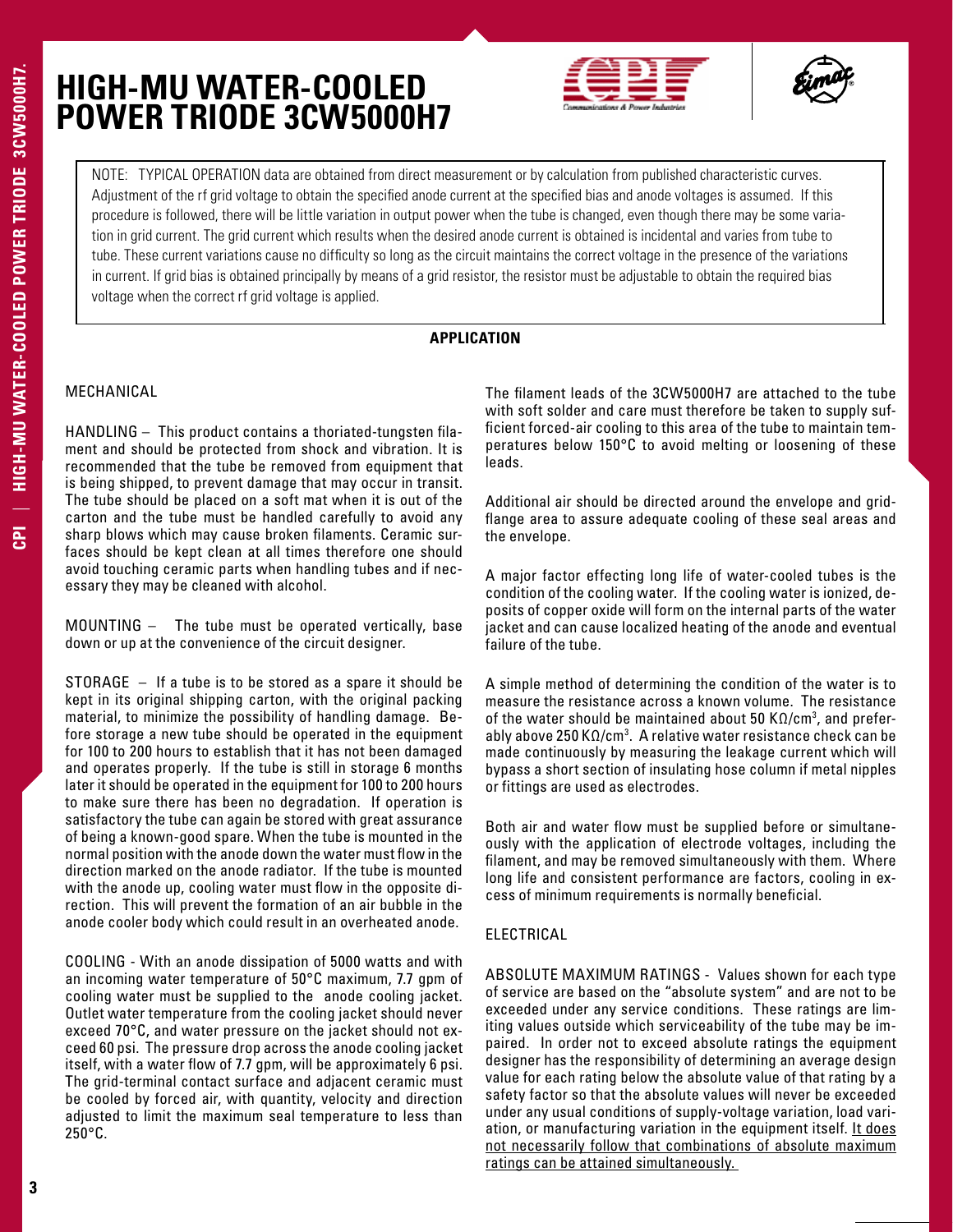



FILAMENT OPERATION - The filament voltage, as measured at the filament terminals, should be 7.5 volts, with maximum allowable variations due to the line fluctuations of from 7.12 to 7.87 volts.

INTERLOCKS - An interlock device should be provided to insure that cooling air flow is established before application of electrical power, including the heater. The circuit should be so arranged that rf drive cannot be applied in the absence of normal anode voltage.

INPUT CIRCUIT - When operated as a grounded-grid rf amplifier, the use of a matching network in the cathode circuit is recommended. For best results with a single-ended amplifier, and depending on the application, it is suggested the cathode tuned circuit operate with a "Q" of 5 or more.

RF RADIATION - Avoid exposure to strong rf fields even at relatively low frequency. Absorption of rf energy by human tissue is dependent on frequency. Under 300 MHz most of the energy will pass completely through the human body with little attenuation or heating affect. Public health agencies are concerned with the hazard, and the published OSHA (Occupational Safety and Health Administration) or other local recommendations to limit prolonged exposure of rf radiation should be followed. It is worth noting that some commercial dielectric heating units actually operate at frequencies as low as the 13 and 27 MHz bands.

Many Eimac power tubes, such as this, are specifically designed to generate or amplify radio frequency power. There may be a relatively strong rf field in the general proximity of the power and its associated circuitry - the more power involved the stronger the rf field. Proper enclosure design and efficient coupling of rf energy to the load will minimize the rf field in the vicinity of the power amplifier itself.

HIGH FREQUENCY OPERATION - the 3CW5000H7 is usable to 110 MHz, with a anode voltage reduction to 4000 volts, if the rf connections to the filament contacts are properly made directly at the base of the tube.

FAULT PROTECTION - In addition to normal cooling interlocks and anode and grid over-current interlocks, it is good practice to protect the tube from internal damage which could result from potential arcing at high anode voltage. In all cases some protective resistance, at least 10 Ohms, should be used in series with the tube's anode to absorb power supply stored energy in case an arc should occur. An electronic crowbar, which will discharge power supply capacitors in a few microseconds after the start of an arc, may be required. The test for each electrode supply is to short each electrode to ground, one at a time, through a vacuum relay switch and a 6-inch length of #30 AGW copper wire. The

wire will remain intact if protection is adequate. Eimac application Bulletin #17, FAULT PROTECTION, contains considerable detail and is available upon request.

INTERELECTRODE CAPACITANCE - The actual internal interelectrode capacitance of a tube is influenced by many variables in most applications, such as stray capacitance to the chassis, capacitance added by the socket used, stray capacitance between tube terminals, and wiring effects. To control the actual capacitance values within the tube, as the key component involved, the industry and the Military Services use a standard test procedure as described in Electronic Industries Association Standard RS-191. This requires the use of specially constructed test fixtures, which effectively shield all external tube leads from each other and eliminates any capacitance reading to "ground". The test is performed on a cold tube in a special shielded fixture. Other factors being equal, controlling internal tube capacitance in this way normally assures good interchangeability of tubes over a period of time, even when the tube may be made by different manufacturers. The capacitance values shown in the manufacturer's technical data, or test specifications, normally are taken in accordance with Standard RS-191.

The equipment designer is therefore cautioned to make allowance for the actual capacitance values which will exist in any normal application. Measurements should be taken with mounting which represents approximate final layout if capacitance values are highly significant in the design.

HIGH VOLTAGE - The 3CW5000H7 operates at voltages which can be deadly, and the equipment must be designed properly and operating precautions must be followed. Equipment must be designed so that no one can come in contact with high voltages. All equipment must include safety enclosures for high-voltage circuits and terminals, with interlock switches to open the primary circuits of the power supplies and to discharge high-voltage capacitors whenever access doors are opened. Interlock switches must not be bypassed or "cheated" to allow operation with access doors open. Always remember that HIGH VOLTAGE CAN KILL.

HOT SURFACES - Air-cooled surfaces and other parts of tubes can reach temperatures of several hundred degrees C and cause serious burns if touched for several minutes after all power is removed.

SPECIAL APPLICATIONS - If it is desired to operate this tube under conditions widely different from those given here, contact the Application Engineering Dept., CPI MPP Eimac Operation for information and recommendations.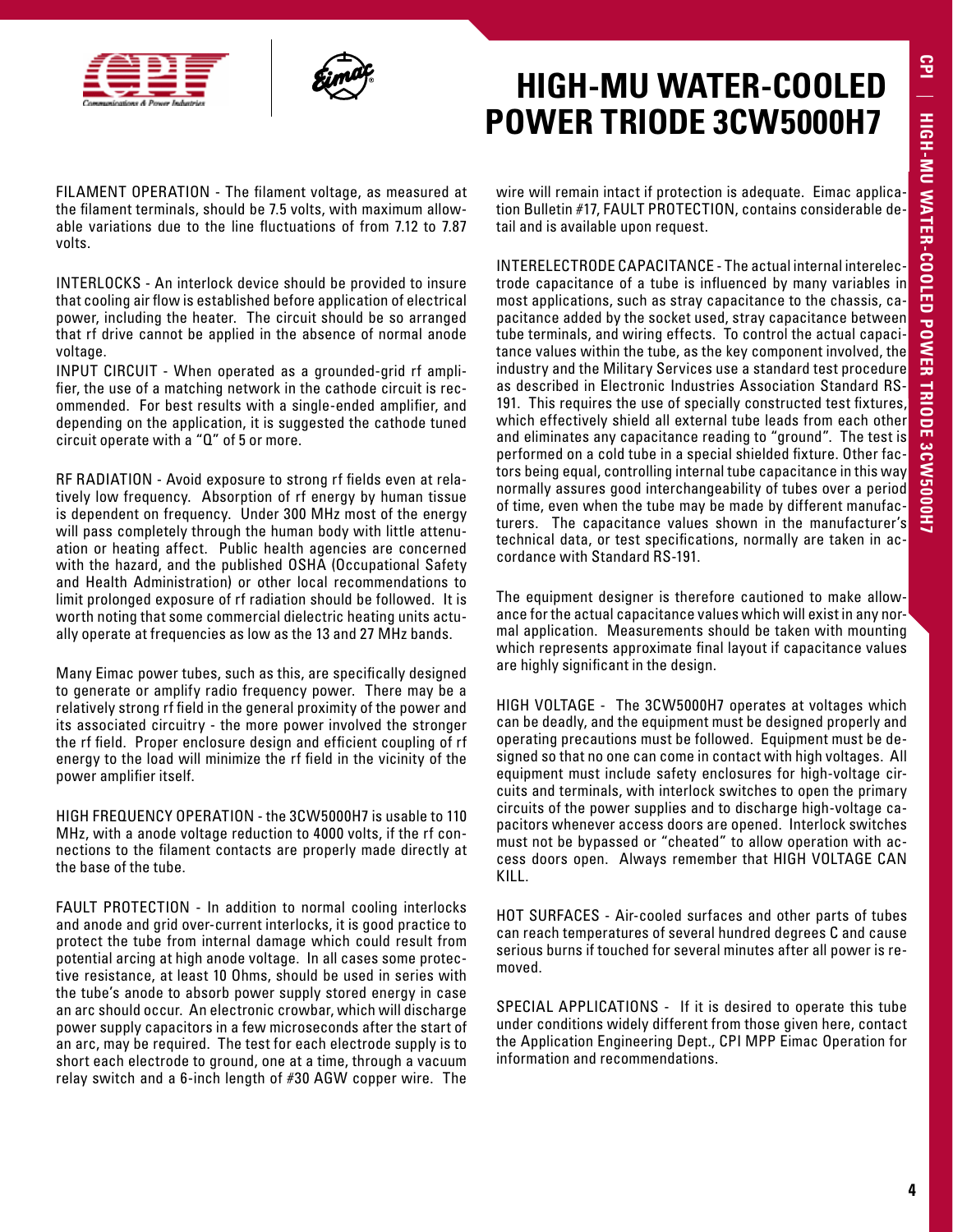



### **OPERATING HAZARDS**

Proper use and safe operating practices with respect to power tubes are the responsibility of equipment manufacturers and users of such tubes. All persons who work with and are exposed to power tubes, or equipment that utilizes such tubes, must take precautions to protect themselves against possible serious bodily injury. DO NOT BE CARELESS AROUND SUCH PRODUCTS.

The operation of this tube may involve the following hazards, any one of which, in the absence of safe operating practices and precautions, could result in serious harm to personnel.

Please review the detailed Operating Hazards Sheet enclosed with each tube, or request a copy from CPI Microwave Power Products, Eimac Operation.

**HIGH VOLTAGE** – Normal operating voltages can be deadly. Remember the HIGH VOLTAGE CAN KILL.

**LOW-VOLTAGE HIGH-CURRENT CIRCUITS** - Personal jewelry, such as rings, should not be worn when working with filament contacts or connectors as a short circuit can produce very high current and melting, resulting in severe burns.

**RF RADIATION** – Exposure to strong rf fields should be avoided, even at relatively low frequencies. CARDIAC PACEMAKERS MAY BE AFFECTED.

**HOT WATER** – Water used to cool tubes may reach scalding temperatures. Touching or rupture of the cooling system can cause serious burns.

**HOT SURFACES** – Surfaces of tubes can reach temperatures of several hundred°C and cause serious burns if touched for several minutes after all power is removed.

**MATERIALS COMPLIANCE** - This product and package conforms to the conditions and limitations specified in 49CFR 173.424 for radioactive material, excepted package-instruments or articles, UN2910. In addition, this product and package contains no beryllium oxide (BeO).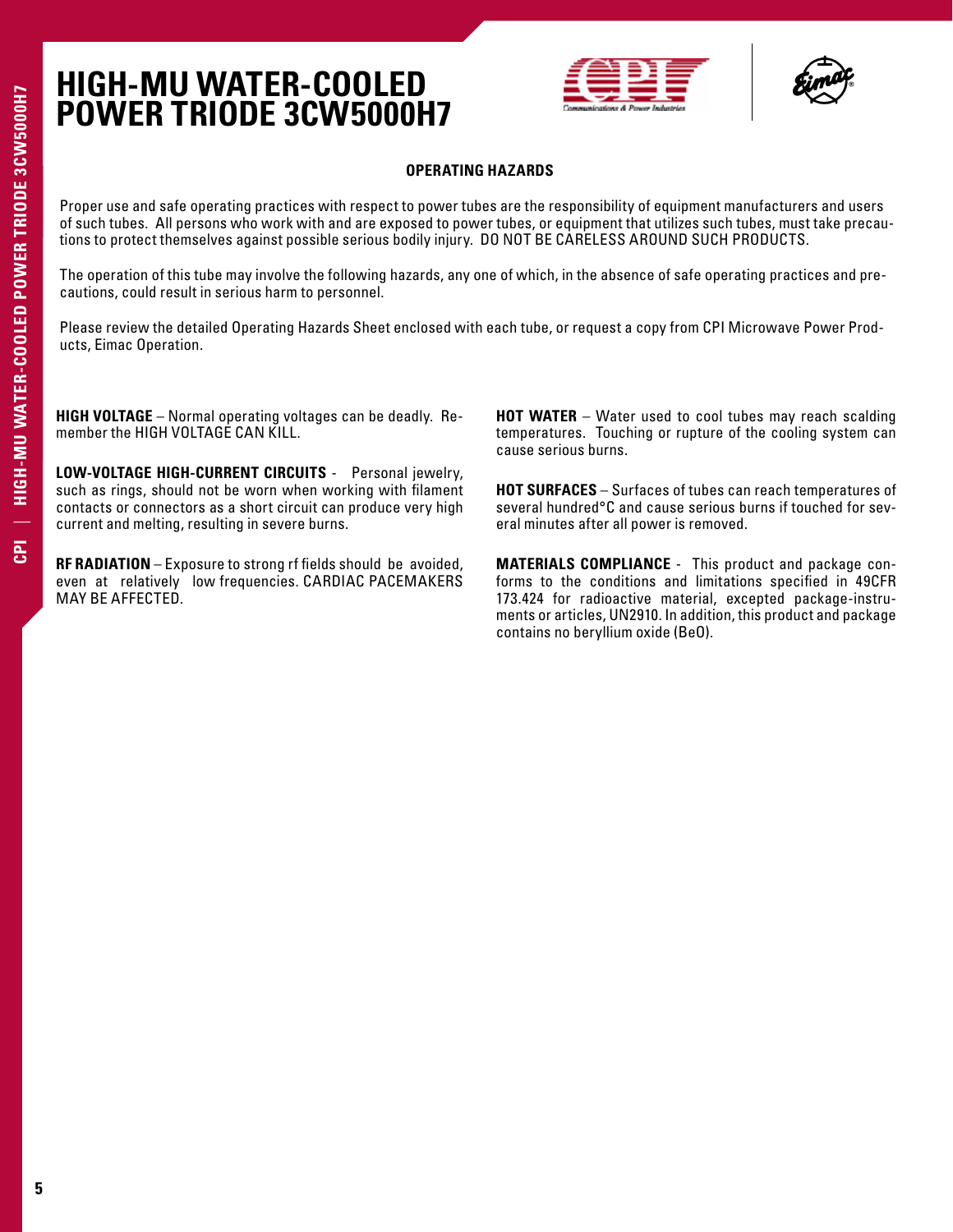

## Ţ **HIGH-MU WATER-COOLED POWER TRIODE 3CW5000H7** in. **CURVE #3373**  $\overline{\Xi}$ 5 uņ - PLATE CURRENT - AMPERES GRID CURRENT - AMPERES œ u. CONSTANT CURRENT GROUNDED CATHODE CHARACTERISTICS  $E_1 = 7.5$  VOLTS TYPICAL Ï  $\frac{1}{1}$  $\equiv$  $\sigma$  $^{62}$ PLATE VOLTAGE (KV) o,  $-1 - 100$ 眉  $-500$  $-\frac{1}{200}$ 100  $\overline{\mathcal{L}}$ Ò



 $100$ 

50

 $\Rightarrow$ 

150

200

250

×

300



 $\Rightarrow$  $-50$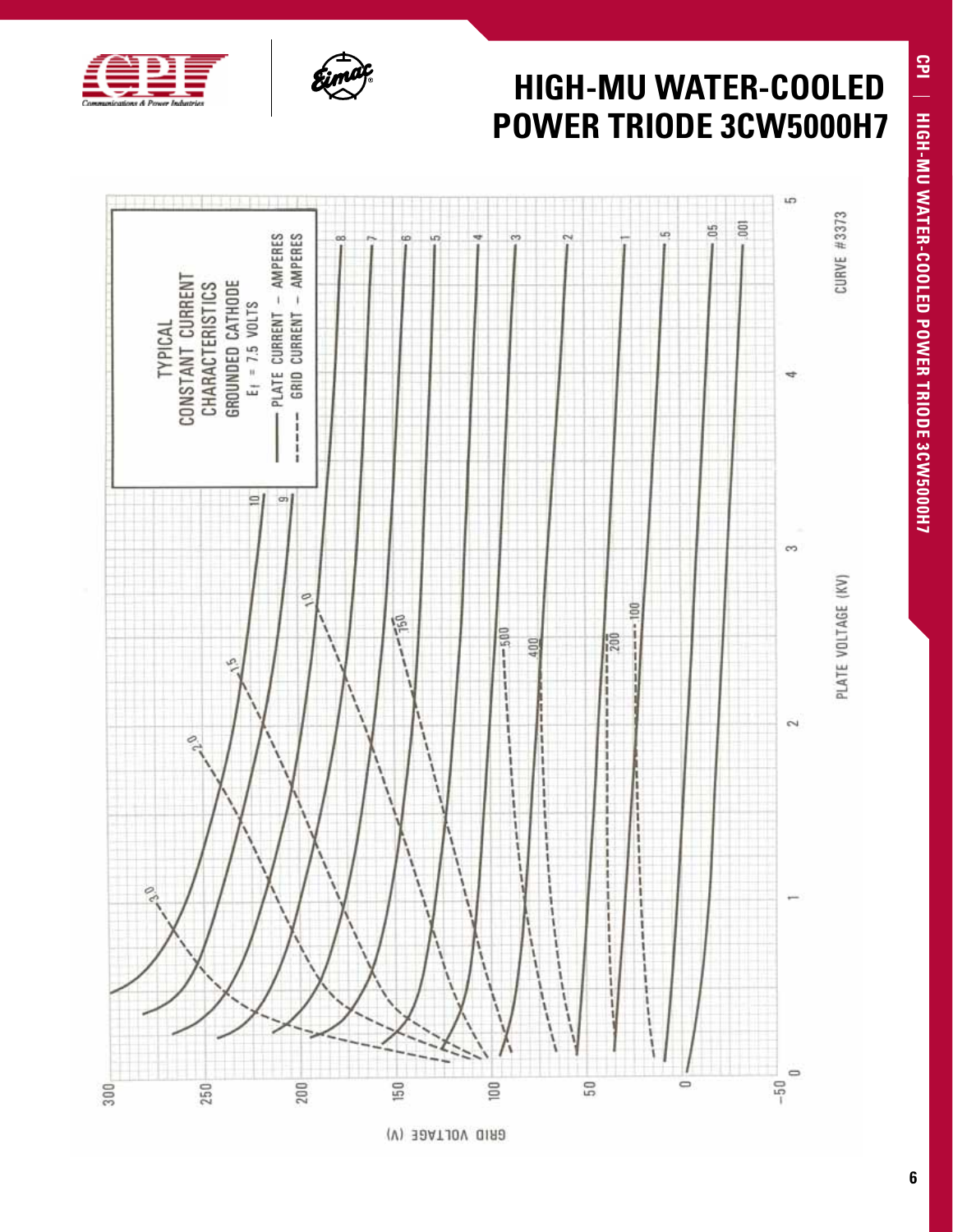





**7**